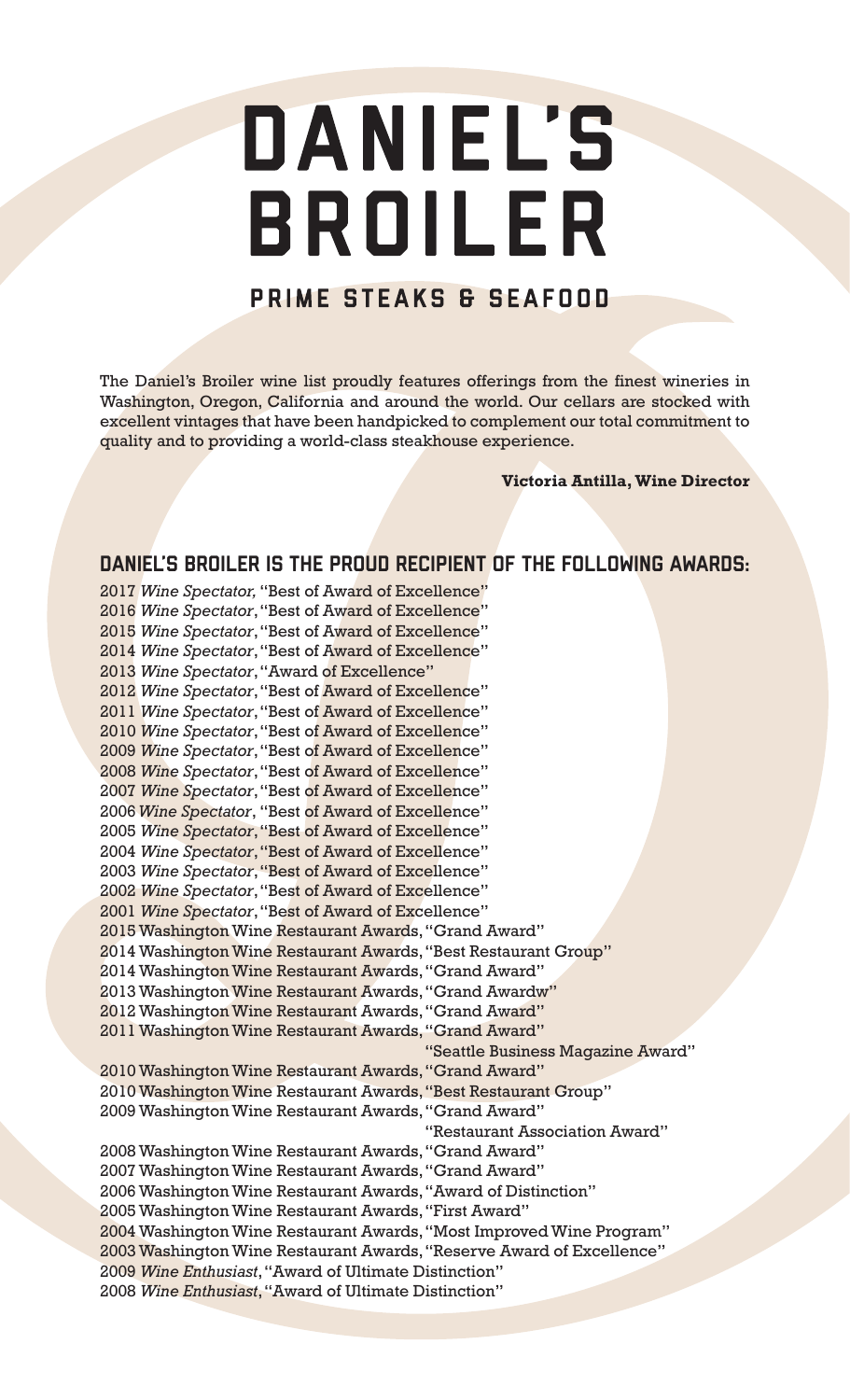# TABLE OF CONTENTS

*Vintages are subject to change. All wine subject to availability.*

# TAKE YOUR WORLD-CLASS EXPERIENCE HOME WITH YOU

*All wine in our extensive cellar is available to go!*

Enjoy our wine for your next event, party, or office meeting. Sip it in your hotel room or simply add that special hard-to-find bottle to your personal cellar. Our many rare and collector wines make great gifts, too!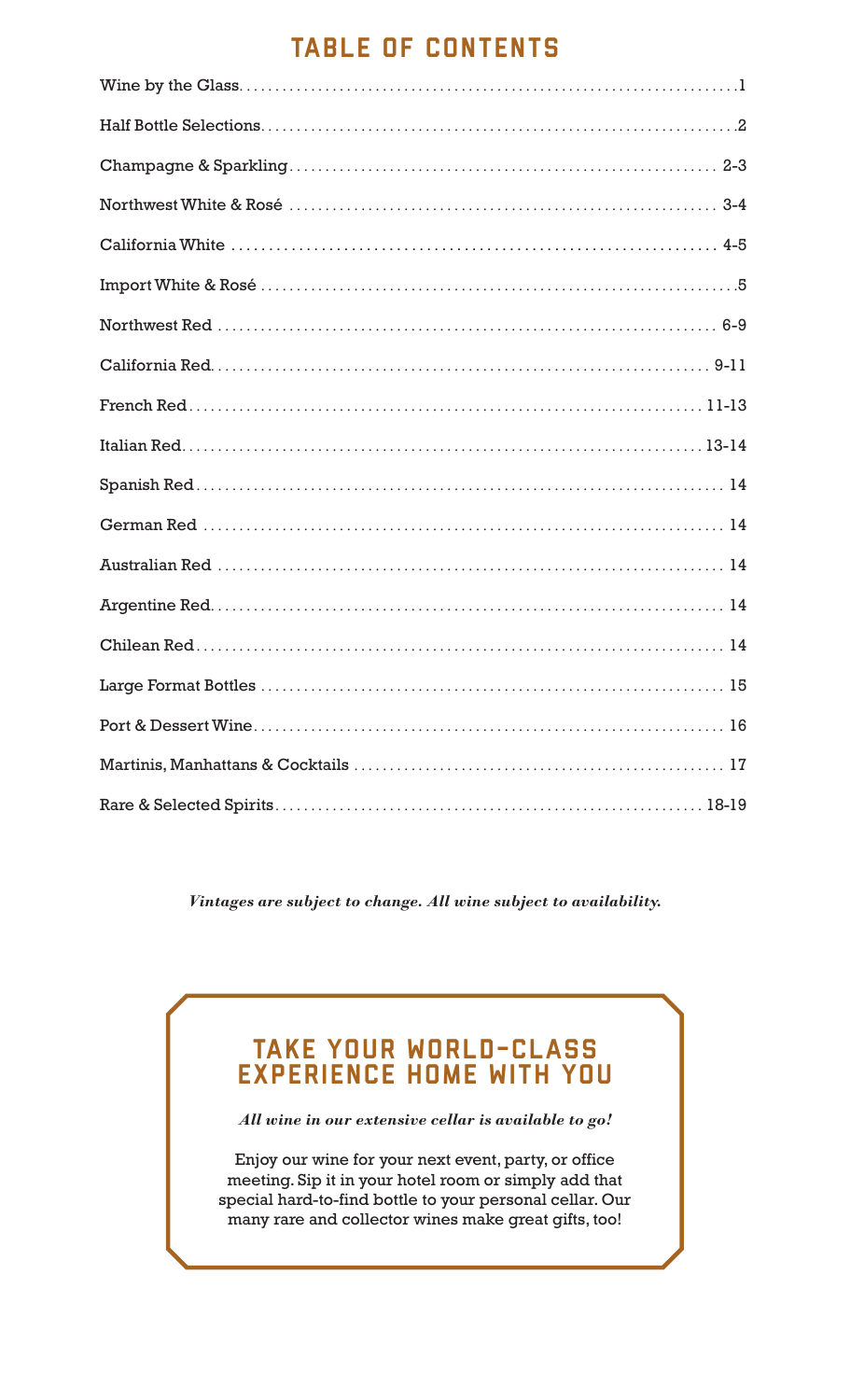# WINE BY THE GLASS

### **CHAMPAGNE & SPARKLING**

| <b>Sparkling</b> ; Domaine Ste. Michelle, Brut, Columbia Valley, WA, N/V $\ldots \ldots \ldots \ldots \ldots \ldots \ldots \ldots \ldots \ldots \ldots$ |  |
|---------------------------------------------------------------------------------------------------------------------------------------------------------|--|
|                                                                                                                                                         |  |
| <b>Champagne</b> ; Veuve Clicquot Ponsardin, "Yellow Label," Brut, Reims, France, N/V 20                                                                |  |

#### **WHITE & ROSÉ**

| Chardonnay; Domaine Laroche, "Saint Martin," Chablis, Burgundy, France, 2015 16         |  |
|-----------------------------------------------------------------------------------------|--|
| Chardonnay; L'Ecole Nº 41 Winery, "Chandler's Crabhouse Reserve," WA, 2015 14           |  |
| Chardonnay; Sonoma-Cutrer Vineyards, Russian River Valley, CA, 2016 15                  |  |
|                                                                                         |  |
| Pinot Blanc; St. Innocent Winery, Freedom Hill Vineyard, Willamette Valley, OR, 2015 14 |  |
|                                                                                         |  |
| Riesling; Long Shadows Vintners, "Poet's Leap," Columbia Valley, WA, 2016  12           |  |
| Sauvignon Blanc; Mohua Wines, Marlborough, New Zealand, 2016.  12                       |  |
| Rosé; Commanderie de la Bargemone, Coteaux d'Aix en Provence, France, 2016  12          |  |

#### **RED**

| Bordeaux; Château La Vieille Cure, "La Sacristie," Fronsac, Bordeaux, France, 2014. 16         |
|------------------------------------------------------------------------------------------------|
| Cabernet Sauvignon; Chateau Ste. Michelle, Indian Wells, Columbia Valley, WA, 2014 12          |
| Cabernet Sauvignon; Carpe Diem by Dominus Estate, Napa Valley, CA, 2015. 18                    |
| Cabernet Sauvignon; Five Star Cellars, Walla Walla Valley, WA, 2013  16                        |
| Malbec; Bodega Catena Zapata, Vista Flores, Mendoza, Argentina, 2015  12                       |
|                                                                                                |
| <b>Pinot Noir</b> ; Cristom Vineyards, "Mount Jefferson Cuvée," Willamette Valley, OR, 2015 17 |
|                                                                                                |
| Pinot Noir; MacMurray Estate Vineyards, Russian River Valley, CA, 2013  15                     |
| Red Blend; Alexandria Nicole Cellars, "Quarry Butte," Horse Heaven Hills, WA, 2014 12          |
|                                                                                                |
| Syrah; Alexandria Nicole Cellars, "Jet Black," Horse Heaven Hills, WA, 2015 15                 |
|                                                                                                |

# -2018 WINE EVENTS-

| Daniel's Broiler – Lake Union                               |
|-------------------------------------------------------------|
| Begins at 6:00 PM   \$100 (plus tax and service)            |
| <b>BETZ FAMILY WINERY DINNEROctober 4</b>                   |
| Daniel's Broiler – Bellevue                                 |
| Begins at $6:00 \text{ pm }  $ \$150 (plus tax and service) |
|                                                             |
| Daniel's Broiler – Bellevue                                 |
| Begins at $6:00 \text{ pm}$   \$200 (plus tax and service)  |
| 11 <sup>th</sup> ANNUAL CHAMPAGNE GALA December 6           |
| Daniel's Broiler – Bellevue                                 |
| Begins at $6:00 \text{ pm }  $ \$175 (plus tax and service) |
|                                                             |
|                                                             |

*For reservations and more information on winemaker and fine spirits events, please visit* schwartzbros.com/events *or call* 425.990.6310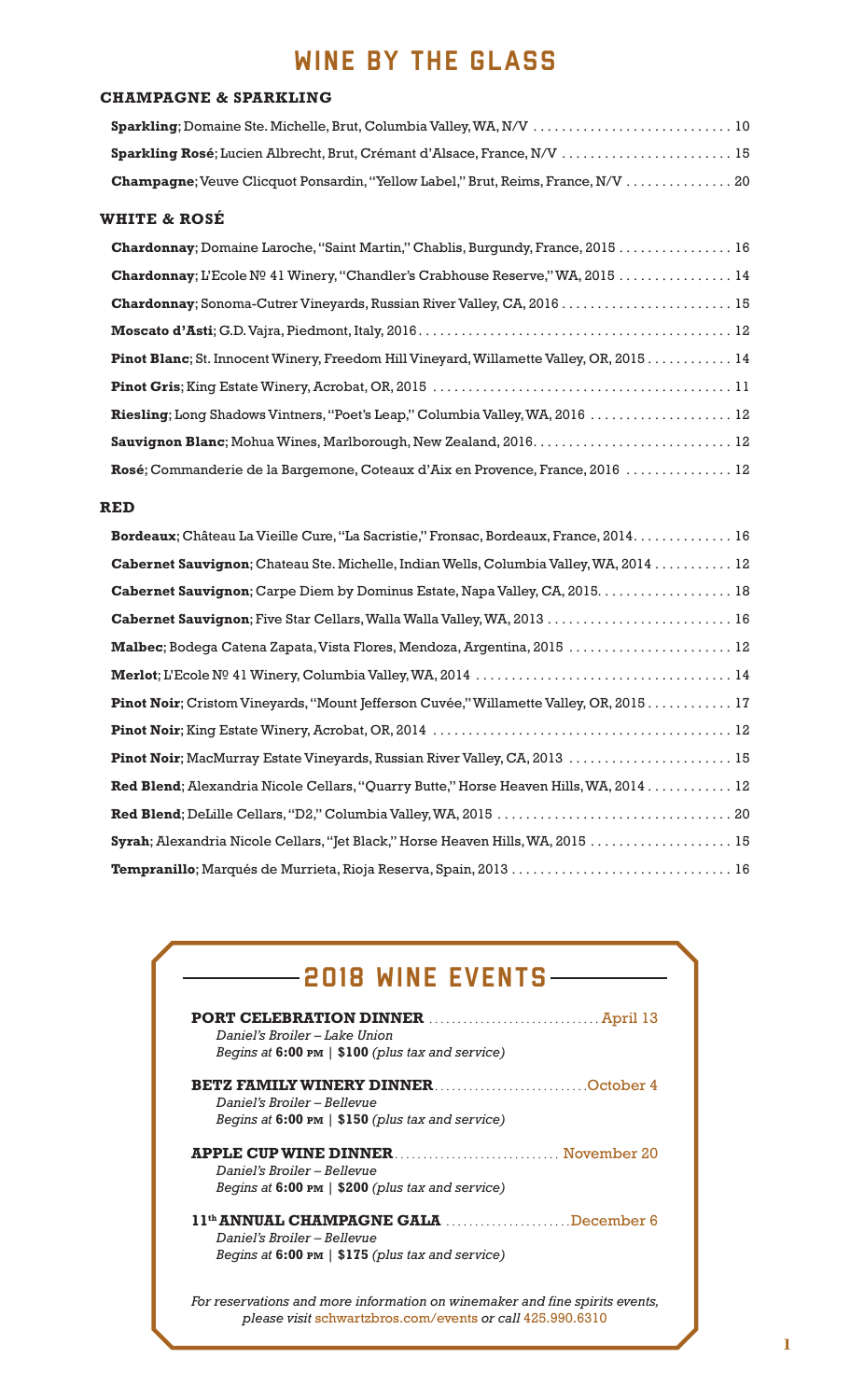# HALF BOTTLE SELECTIONS

#### **CHAMPAGNE & SPARKLING**

#### **WHITE VARIETALS**

### **CABERNET SAUVIGNON**

| Woodward Canyon Winery, "Artist Series #23," Columbia Valley, WA, 2014  60 |  |
|----------------------------------------------------------------------------|--|

### **PINOT NOIR**

| Kosta Browne Winery, Gap's Crown Vineyard, Sonoma Coast, CA, 2014 150 |  |
|-----------------------------------------------------------------------|--|
|                                                                       |  |
|                                                                       |  |

### **OTHER VARIETALS AND RED BLENDS**

# CHAMPAGNE & SPARKLINg

#### **CHAMPAGNE**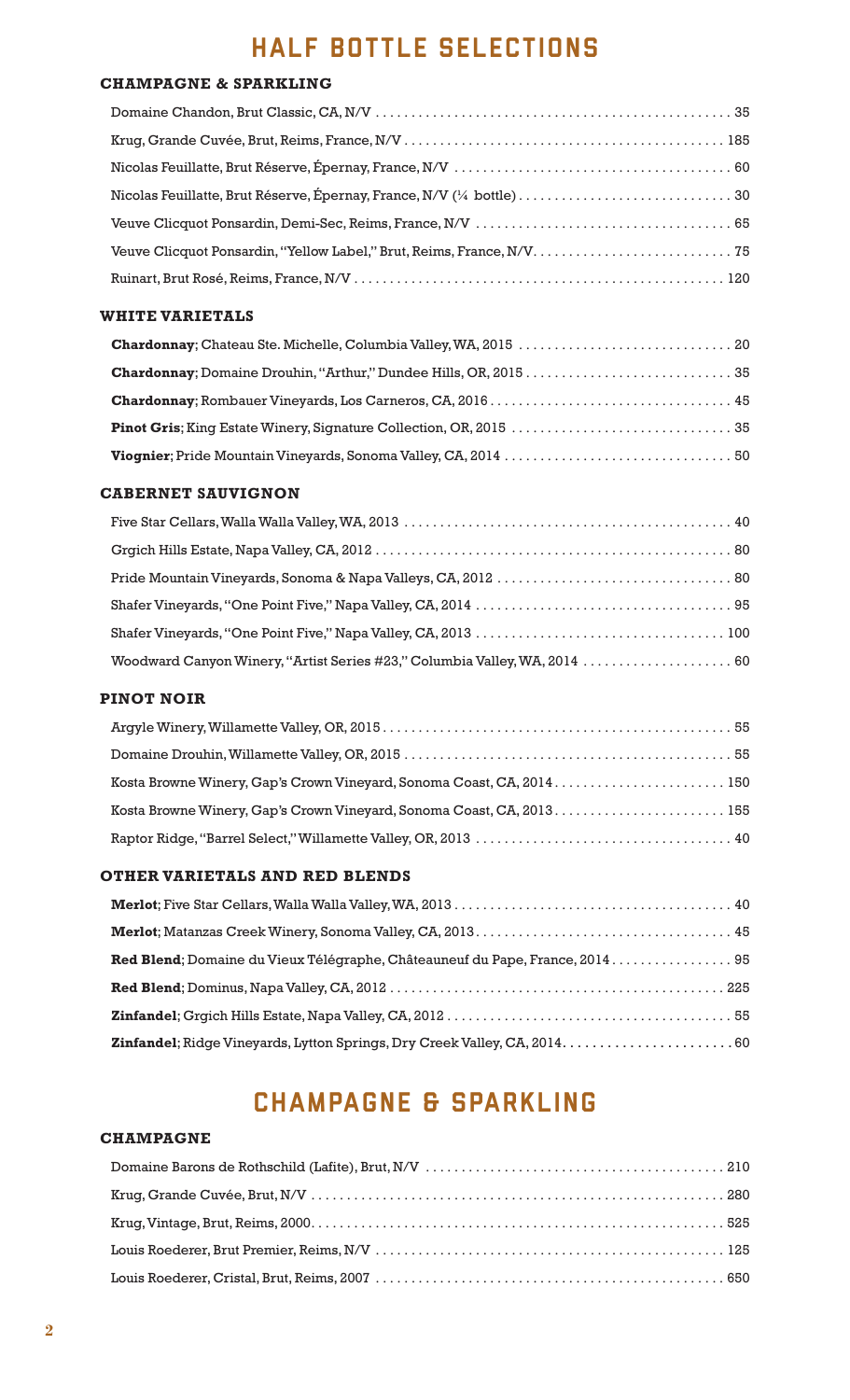# CHAMPAGNE & SPARKLINg*, cont.*

# **CHAMPAGNE,** *cont.*

### **ROSÉ CHAMPAGNE**

### **SPARKLING**

| Brut Rosé; Domaine Carneros by Taittinger, Los Carneros, CA, N/V  85 |  |
|----------------------------------------------------------------------|--|
|                                                                      |  |
|                                                                      |  |

# NORTHWEST WHITE & ROSe

### **CHARDONNAY**

| Chateau Ste. Michelle, Cold Creek Vineyard, Columbia Valley, WA, 2015  55          |
|------------------------------------------------------------------------------------|
|                                                                                    |
|                                                                                    |
|                                                                                    |
|                                                                                    |
|                                                                                    |
| Gorman Winery, "The Big Sissy," Conner Lee Vineyard, Columbia Valley, WA, 2015  85 |
|                                                                                    |
|                                                                                    |
| Mark Ryan Winery, Board Track Racer, "The Vincent," Columbia Valley, WA, 2016 45   |
|                                                                                    |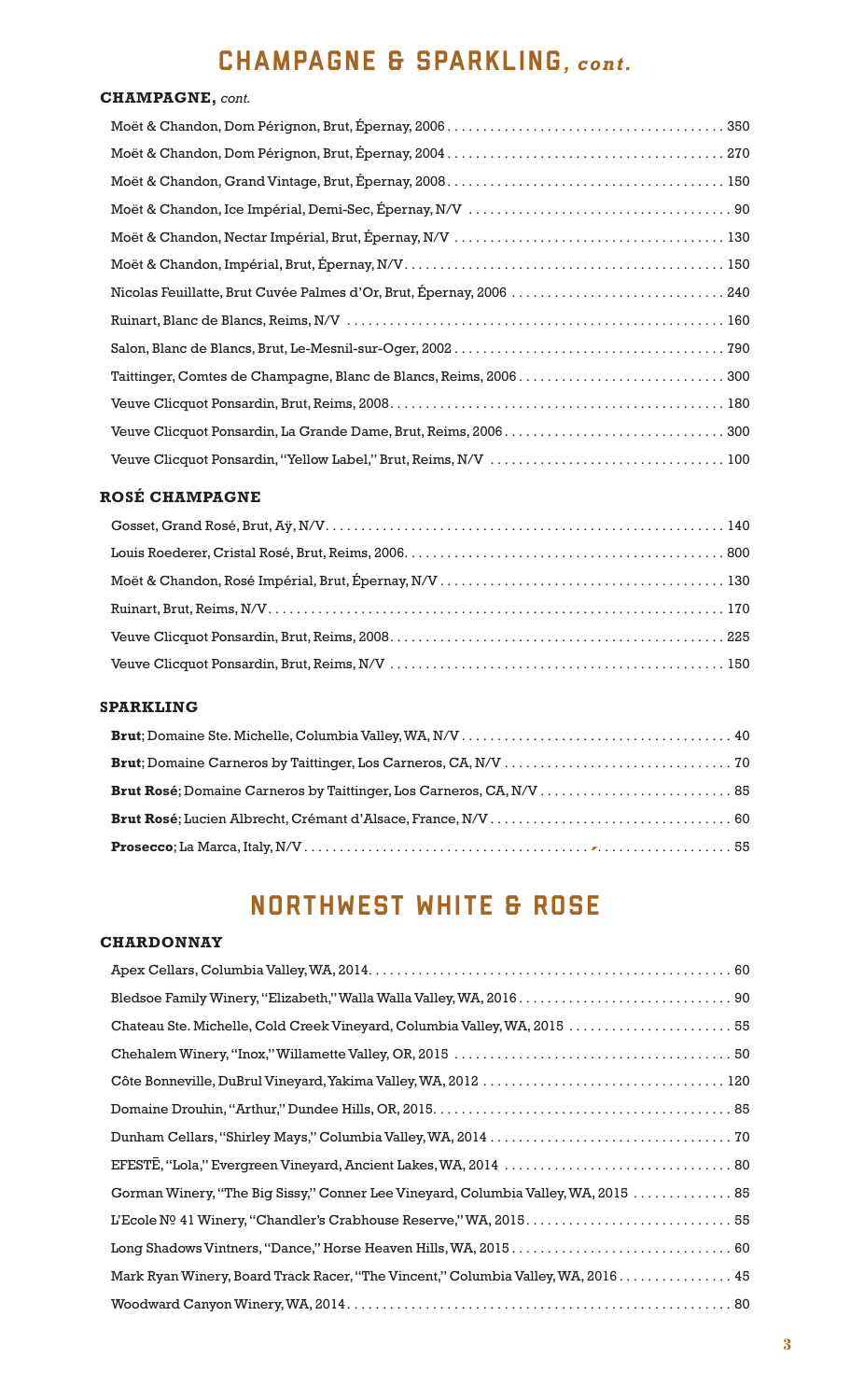# NORTHWEST WHITE & ROSE*, cont.*

#### **SAUVIGNON BLANC**

| Chateau Ste. Michelle, Horse Heaven Vineyard, Horse Heaven Hills, WA, 2015. 40 |  |
|--------------------------------------------------------------------------------|--|
|                                                                                |  |
|                                                                                |  |

# **RIESLING**

### **PINOT GRIS**

#### **VIOGNIER**

| Reynvaan Family Vineyards, Foothills in the Sun Vineyard, Walla Walla Valley, WA, 2014 160 |  |
|--------------------------------------------------------------------------------------------|--|
|                                                                                            |  |

### **OTHER WHITE VARIETALS & ROSÉ**

| Marsanne; Darby Winery, "Live Wire," Boushey Vineyard, Yakima Valley, WA, 2010  50              |  |
|-------------------------------------------------------------------------------------------------|--|
| <b>Pinot Blanc</b> ; St. Innocent Winery, Freedom Hill Vineyard, Willamette Valley, OR, 2015 48 |  |
|                                                                                                 |  |
|                                                                                                 |  |
| Rosé; Betz Family Winery, "Rosé Caché," Columbia Valley, WA, 2015 60                            |  |

#### **WHITE BLENDS**

| 05 100 L'Ecole Nº 41 Winery, ''Estate Luminesce,'' Seven Hills Vineyard, Walla Walla Valley, WA, 2016 |  |
|-------------------------------------------------------------------------------------------------------|--|

# CALIFORNIA WHITE

#### **CHARDONNAY**

| Joseph Phelps Vineyards, Freestone Vineyards, Sonoma Coast, 2015  75 |
|----------------------------------------------------------------------|
|                                                                      |
|                                                                      |
|                                                                      |
| Kosta Browne Winery, "One Sixteen," Russian River Valley, 2016  150  |
|                                                                      |
|                                                                      |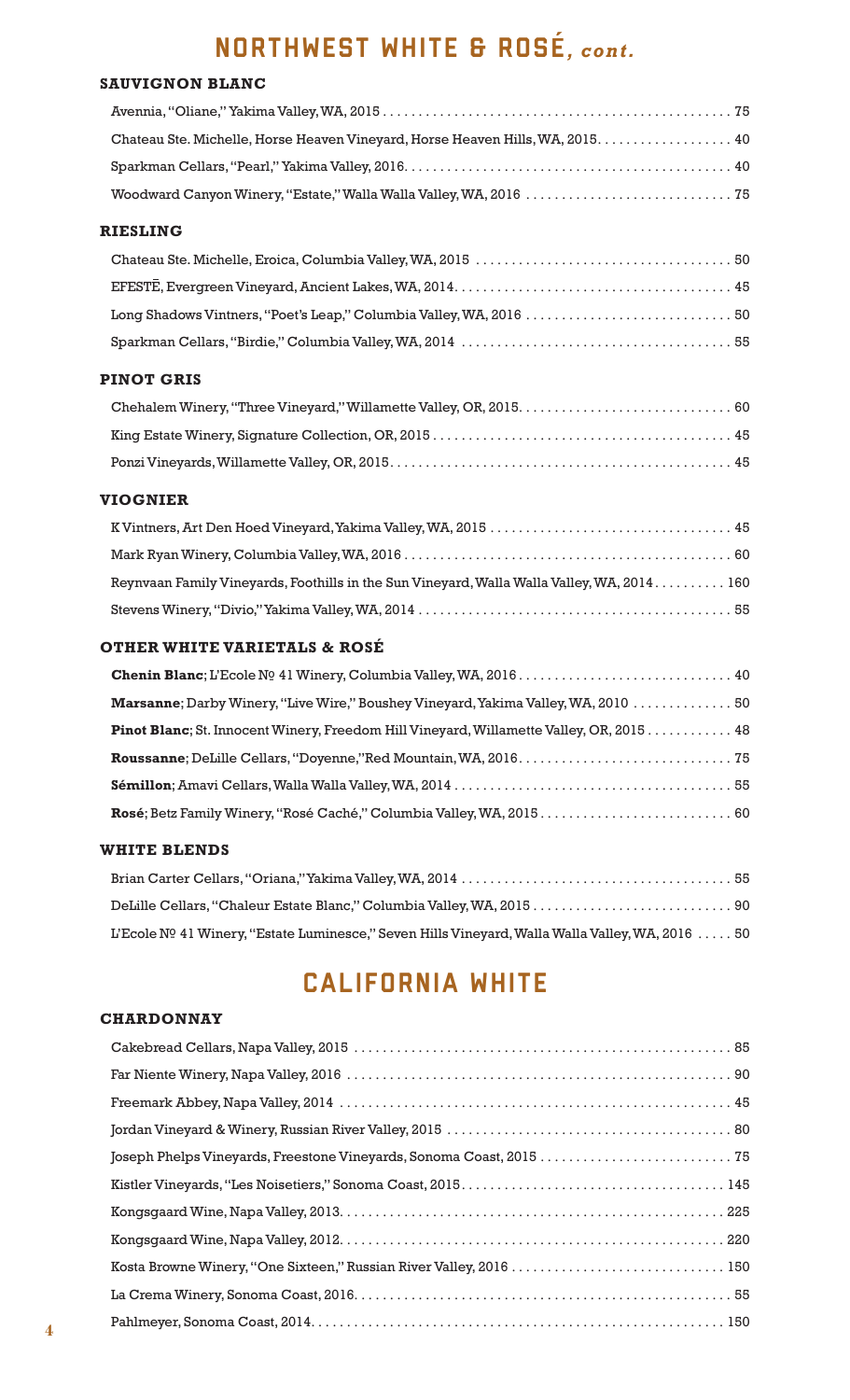# CALIFORNIA WHITE*, cont.*

### **CHARDONNAY,** *cont.*

### **SAUVIGNON BLANC**

# IMPORT WHITE & ROSÉ

#### **FRANCE**

| Bordeaux Blanc; Domaines Barons de Rothschild (Lafite), "Légende," 2014  45 |
|-----------------------------------------------------------------------------|
|                                                                             |
|                                                                             |
|                                                                             |
|                                                                             |
|                                                                             |
|                                                                             |
| Condrieu; Delas Frères, "La Galopine," Northern Rhône, 2014 150             |
|                                                                             |
|                                                                             |
|                                                                             |
|                                                                             |
| Rosé; Commanderie de la Bargemone, Coteaux d'Aix en Provence, 2016  50      |

### **ITALY**

| Chardonnay; Marchesi Antinori, "Cervaro Della Sala," Castello della Sala, Umbria, 2014 90 |
|-------------------------------------------------------------------------------------------|
|                                                                                           |
|                                                                                           |
|                                                                                           |
|                                                                                           |
|                                                                                           |

#### **GERMANY**

# **NEW ZEALAND**

#### **SOUTH AFRICA**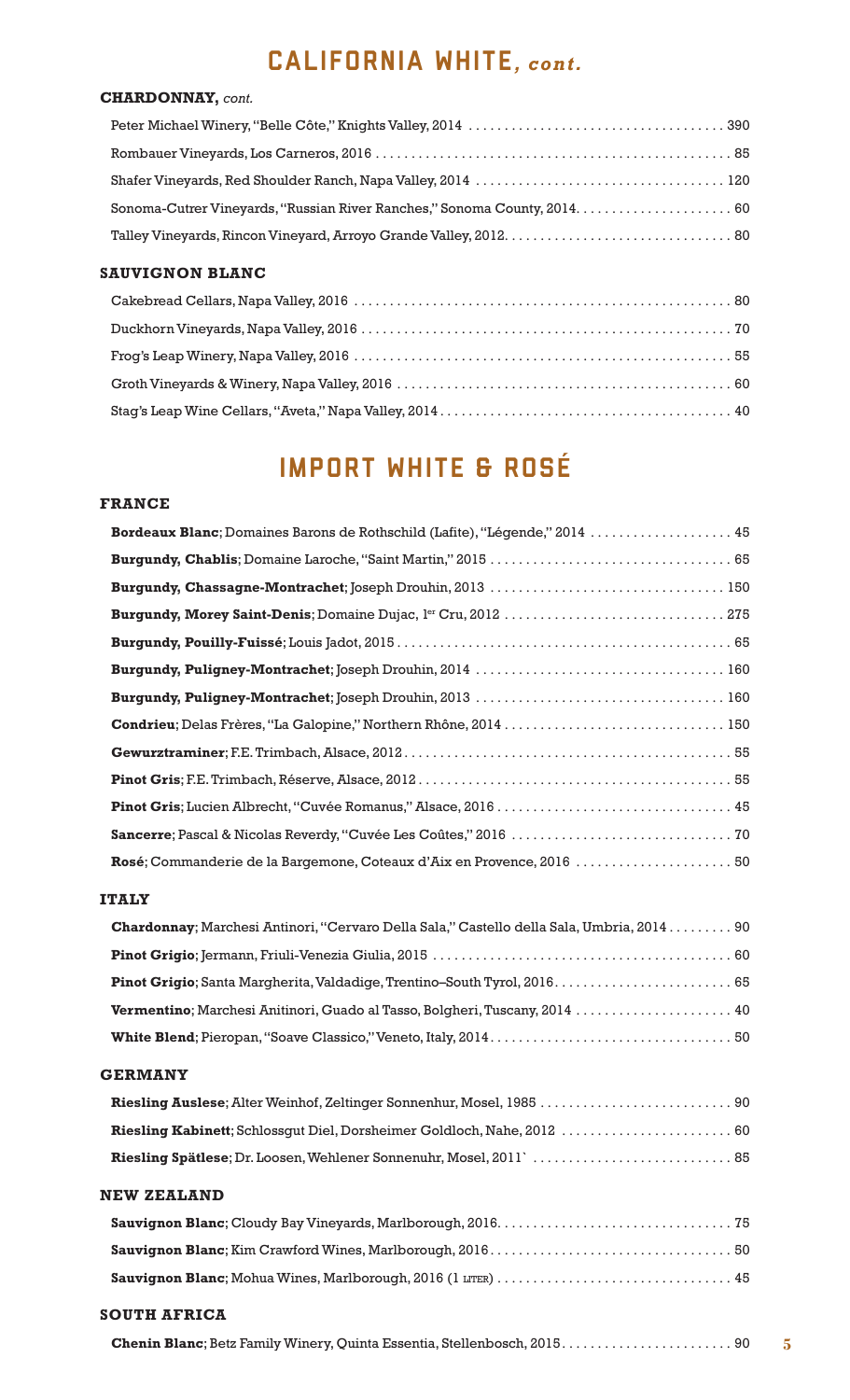# NORTHWEST RED

| <b>CABERNET SAUVIGNON</b>                                                            |     |
|--------------------------------------------------------------------------------------|-----|
|                                                                                      |     |
| Adamant Cellars, Walla Walla Valley, WA, 2014                                        |     |
|                                                                                      |     |
|                                                                                      |     |
| Andrew Will Winery, Mays' Discovery Vineyard, Horse Heaven Hills, WA, 2012  130      |     |
|                                                                                      |     |
| Betz Family Winery, "Père de Famille," Columbia Valley, WA, 2014  145                |     |
| Betz Family Winery, "Père de Famille," Columbia Valley, WA, 2013  150                |     |
|                                                                                      |     |
|                                                                                      |     |
| Chateau Ste. Michelle, Cold Creek Vineyard, Columbia Valley, WA, 2013  65            |     |
|                                                                                      |     |
| Col Solare by Chateau Ste. Michelle & Marchesi Antinori, Red Mountain, WA, 2013  150 |     |
|                                                                                      |     |
|                                                                                      |     |
|                                                                                      |     |
|                                                                                      |     |
|                                                                                      |     |
|                                                                                      |     |
|                                                                                      |     |
|                                                                                      |     |
| Fidelitas Wines, Champoux Vineyard, Horse Heaven Hills, WA, 2012140                  |     |
| Fidelitas Wines, Champoux Vineyard, Horse Heaven Hills, WA, 2010 150                 |     |
|                                                                                      |     |
|                                                                                      |     |
|                                                                                      |     |
|                                                                                      |     |
|                                                                                      |     |
|                                                                                      |     |
| Long Shadows Vintners, "Feather," Columbia Valley, WA, 2015  150                     |     |
|                                                                                      |     |
|                                                                                      |     |
|                                                                                      |     |
|                                                                                      |     |
|                                                                                      |     |
|                                                                                      |     |
|                                                                                      |     |
|                                                                                      |     |
|                                                                                      |     |
|                                                                                      |     |
|                                                                                      |     |
|                                                                                      |     |
|                                                                                      |     |
| Woodinville Wine Cellars "Indomitable" Columbia Valley WA 2010                       | 110 |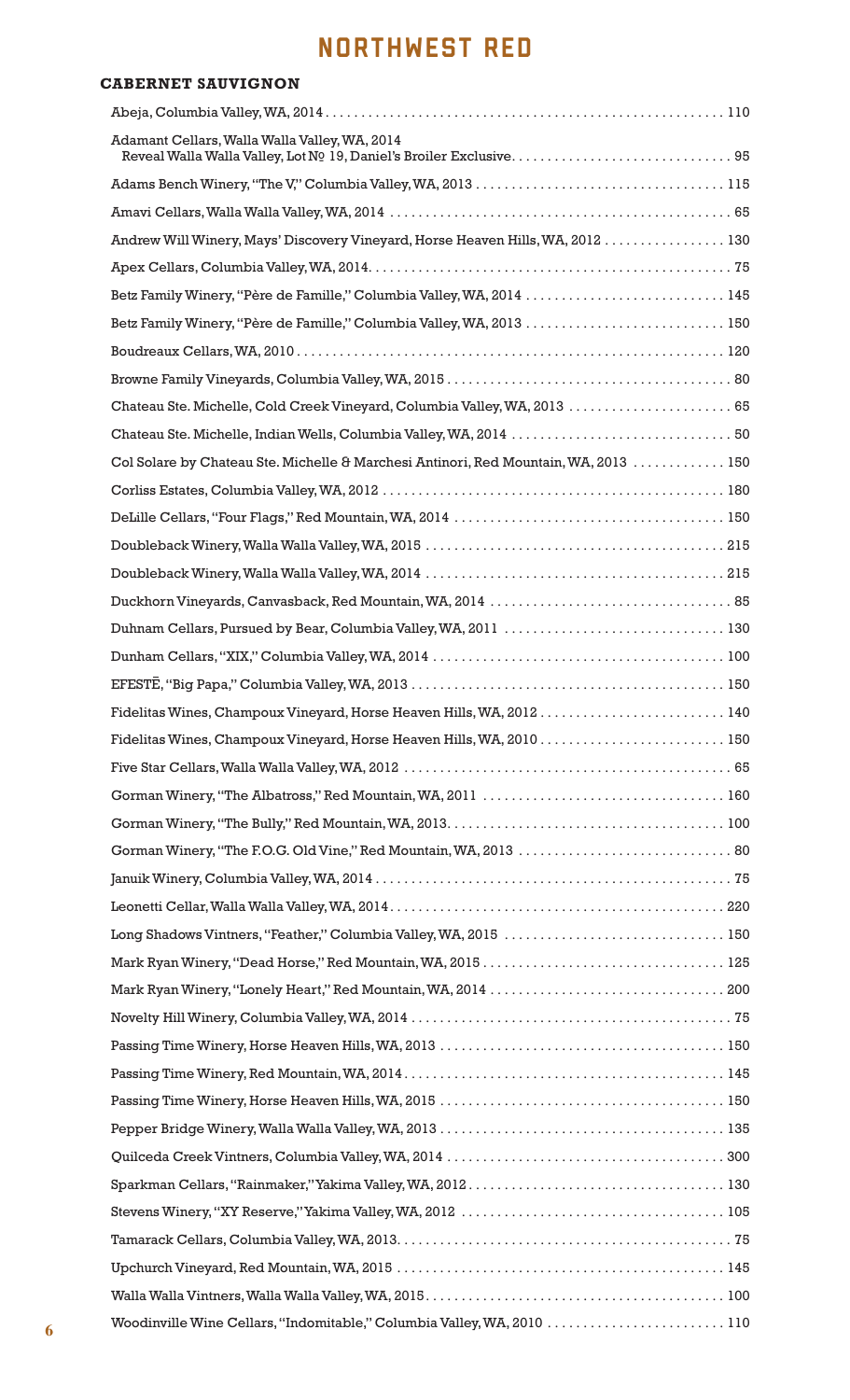# NORTHWEST RED*, cont.*

### **CABERNET SAUVIGNON***, cont.*

| Woodward Canyon Winery, "Artist Series #23," Columbia Valley, WA, 2014 110 |  |
|----------------------------------------------------------------------------|--|
|                                                                            |  |
|                                                                            |  |

#### **RED BLEND**

| Côte Bonneville, "Carriage House," DuBrul Vineyard, Yakima Valley, WA, 2010. 110                                                                      |  |
|-------------------------------------------------------------------------------------------------------------------------------------------------------|--|
|                                                                                                                                                       |  |
|                                                                                                                                                       |  |
|                                                                                                                                                       |  |
|                                                                                                                                                       |  |
| Figgins Family Wine Estates, "Estate Red," Walla Walla Valley, WA, 2014  200                                                                          |  |
|                                                                                                                                                       |  |
|                                                                                                                                                       |  |
|                                                                                                                                                       |  |
| Leonetti Cellar, "The Oldest Blocks," Walla Walla Valley, WA, 2014<br>Washington Auction of Wines Special Lot Nº 5, Daniel's Broiler Exclusive 350    |  |
| L'Ecole Nº 41 Winery, "Apogee," Pepper Bridge Vineyard, Walla Walla Valley, WA, 2014 100                                                              |  |
| L'Ecole Nº 41 Winery, "Estate Ferguson," Ferguson Vineyard, Walla Walla Valley, WA, 2014 150                                                          |  |
| L'Ecole Nº 41 Winery, "Estate Perigee," Seven Hills Vineyard, Walla Walla Valley, WA, 2014 110                                                        |  |
| Lauren Ashton Cellars, "Cuvée Estelle," Columbia Valley, WA, 2012.  60                                                                                |  |
| Long Shadows Vintners, "Chester-Kidder," Columbia Valley, WA, 2014  130                                                                               |  |
| Long Shadows Vintners, "Pirouette," Columbia Valley, WA, 2014  130                                                                                    |  |
|                                                                                                                                                       |  |
| Long Shadows Vintners, "Exclusive Reserve," Columbia Valley, WA, 2014<br>Washington Auction of Wines Special Lot Nº 6, Daniel's Broiler Exclusive 350 |  |
| Mark Ryan Winery, "Numbskull BDX," Walla Walla Valley, WA, 2016  90                                                                                   |  |
|                                                                                                                                                       |  |
|                                                                                                                                                       |  |
| Quilceda Creek Vintners, "CVR," Columbia Valley, WA, 2014 110                                                                                         |  |
| Quilceda Creek Vintners, "Palengat," Horse Heaven Hills, WA, 2012  250                                                                                |  |
|                                                                                                                                                       |  |
| Spring Valley Vineyard, "Frederick," Walla Walla Valley, WA, 2013  100                                                                                |  |
|                                                                                                                                                       |  |
|                                                                                                                                                       |  |
|                                                                                                                                                       |  |
|                                                                                                                                                       |  |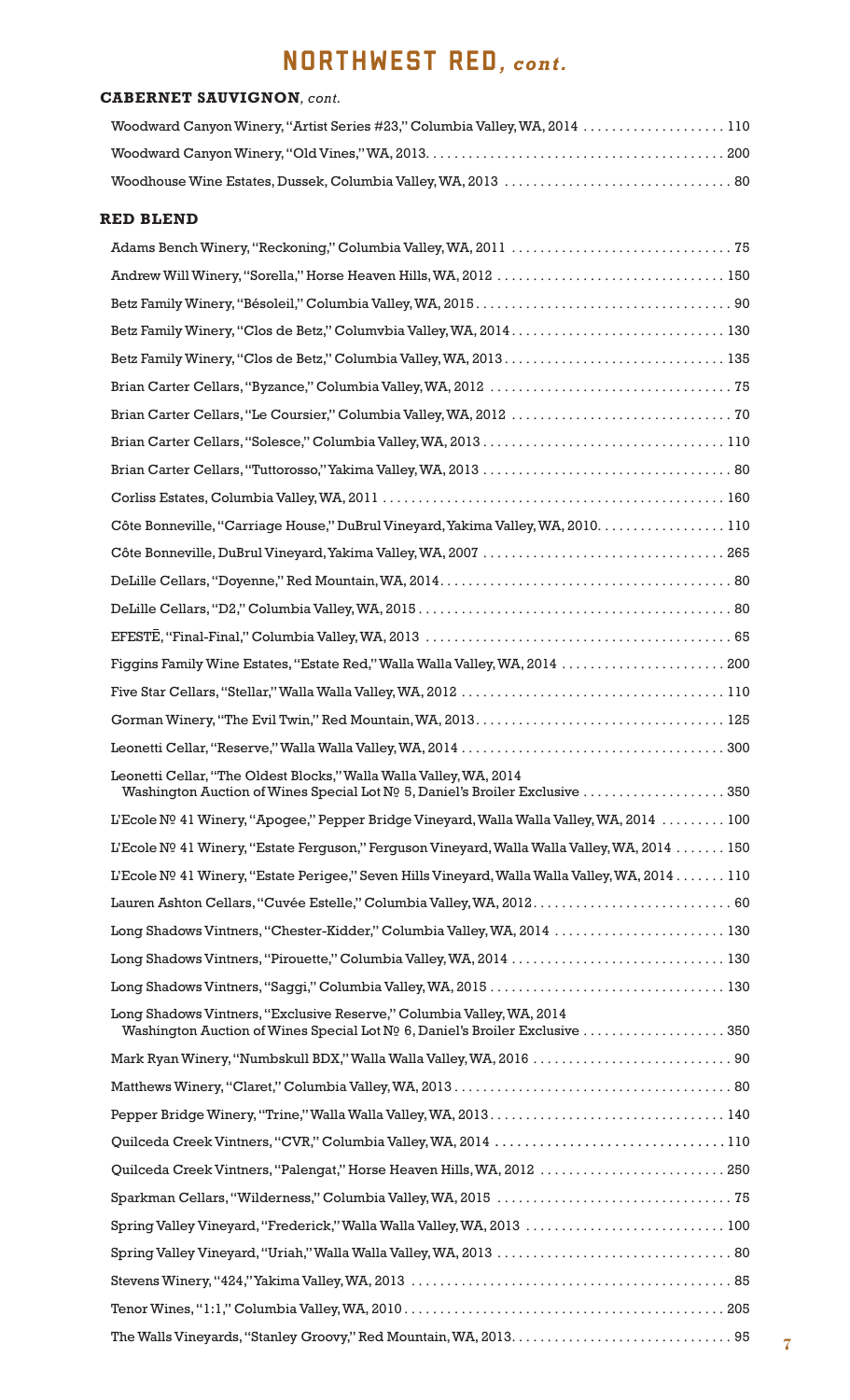# NORTHWEST RED*, cont.*

#### **MERLOT**

| Long Shadows Vintners, "Pedestal," Columbia Valley, WA, 2014  140 |
|-------------------------------------------------------------------|
| Long Shadows Vintners, "Pedestal," Columbia Valley, WA, 2013  145 |
|                                                                   |
|                                                                   |
|                                                                   |

#### **SYRAH**

| Alexandria Nicole Cellars, "Jet Black," Horse Heaven Hills, Columbia Valley, WA  60        |
|--------------------------------------------------------------------------------------------|
| Betz Family Winery, "La Côte Rousse," Red Mountain, WA, 2014  130                          |
| Betz Family Winery, "La Côte Rousse," Red Mountain, WA, 2013  130                          |
|                                                                                            |
|                                                                                            |
|                                                                                            |
| Doubleback Winery, Drew Bledsoe Sig. Series, "Stolen Horse," Columbia Valley, WA, 2013 135 |
|                                                                                            |
|                                                                                            |
|                                                                                            |
|                                                                                            |
|                                                                                            |
| Long Shadows Vintners, "Sequel," Columbia Valley, WA, 2014  130                            |
| Mark Ryan Winery, Board Track Racer, "The Shift," Columbia Valley, WA, 2015. 70            |
|                                                                                            |
| Result of a Crush, "Christmas Cuvée," Walla Walla Valley, WA, 2015  75                     |
| Reynvaan Family Vineyards, "Foothills Reserve," Walla Walla Valley, WA, 2014  150          |
| Reynvaan Family Vineyards, "The Unnamed," Walla Walla Valley, WA, 2014.  150               |
|                                                                                            |

### **PINOT NOIR**

| Adelsheim Vineyard, "Elizabeth's Reserve," Willamette Valley, OR, 2015 120  |  |
|-----------------------------------------------------------------------------|--|
| Beaux Frères Winery, Beaux Frères Vineyard, Ribbon Ridge, OR, 2014  170     |  |
|                                                                             |  |
|                                                                             |  |
| Cristom Vineyards, Eileen Vineyard, Eola-Amity Hills, OR, 2015  125         |  |
| Cristom Vineyards, "Mount Jefferson Cuvée," Willamette Valley, OR, 2015  68 |  |
|                                                                             |  |
|                                                                             |  |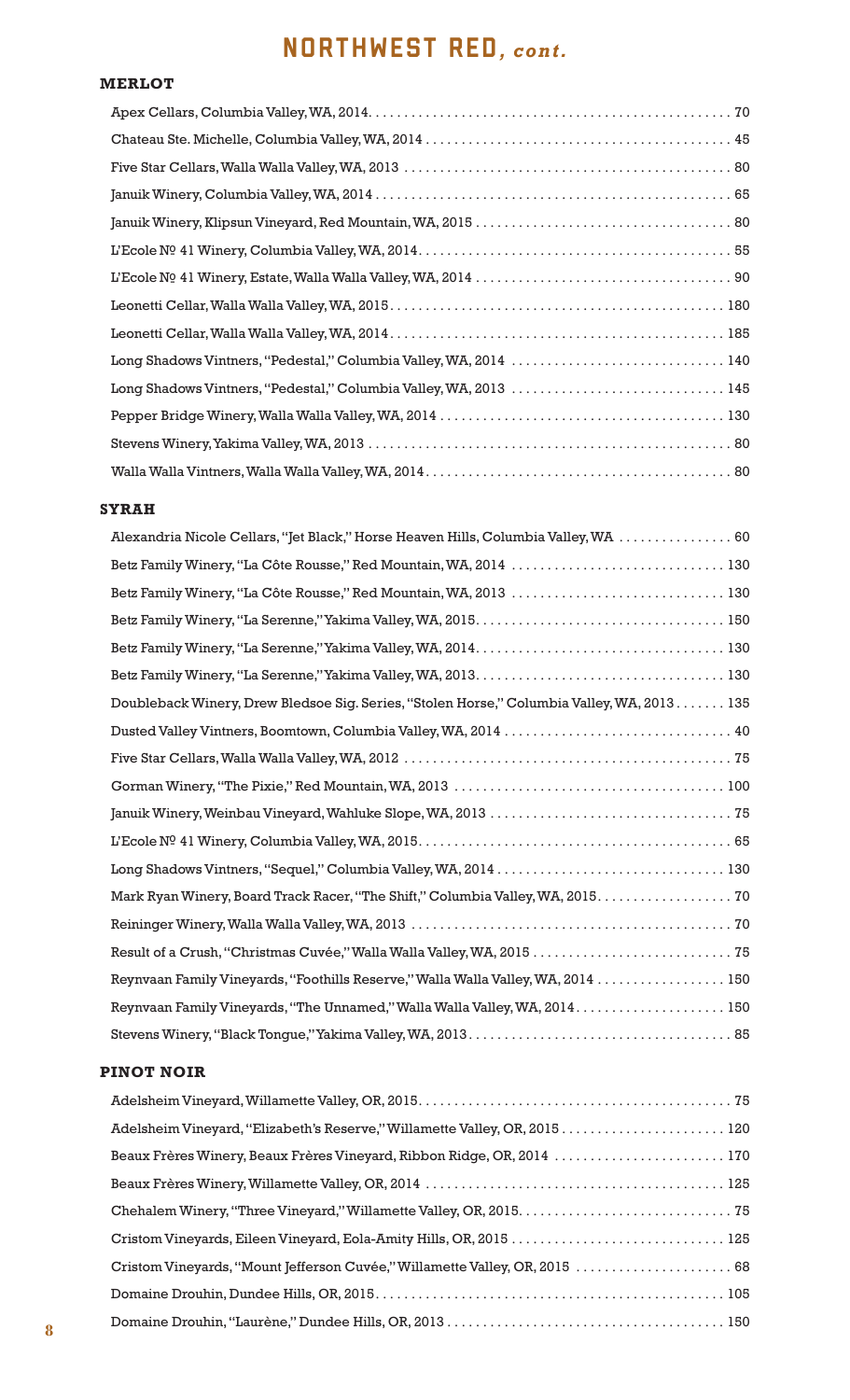# NORTHWEST RED*, cont.*

### **PINOT NOIR***, cont.*

| Domaine Serene, "Evenstad Reserve," Willamette Valley, OR, 2014.  155 |  |
|-----------------------------------------------------------------------|--|
|                                                                       |  |
|                                                                       |  |
|                                                                       |  |
|                                                                       |  |
| Toil by Figgins Family Wine Estates, Willamette Valley, OR, 2015  150 |  |

### **OTHER RED VARIETALS**

| Cabernet Franc; Corliss Estates, Blue Mountain Estate, Walla Walla Valley, WA, 2014           |
|-----------------------------------------------------------------------------------------------|
| <b>Cabernet Franc</b> ; Spring Valley Vineyards, "Katherine," Walla Walla Valley, WA, 2012 90 |
|                                                                                               |
|                                                                                               |
| <b>Malbec:</b> Amavi Cellars, Walla Walla Valley, WA, 2014                                    |
|                                                                                               |
|                                                                                               |
|                                                                                               |
|                                                                                               |

# CALIFORNIA RED

# **CABERNET SAUVIGNON**

| Chateau Montelena Winery, "Montelena Estate," Napa Valley, 2012  135     |  |
|--------------------------------------------------------------------------|--|
|                                                                          |  |
|                                                                          |  |
|                                                                          |  |
|                                                                          |  |
|                                                                          |  |
|                                                                          |  |
|                                                                          |  |
|                                                                          |  |
|                                                                          |  |
|                                                                          |  |
|                                                                          |  |
|                                                                          |  |
|                                                                          |  |
|                                                                          |  |
| Robert Mondavi Winery, "Reserve," To Kalon Vineyard, Oakville, 2012  250 |  |
|                                                                          |  |
|                                                                          |  |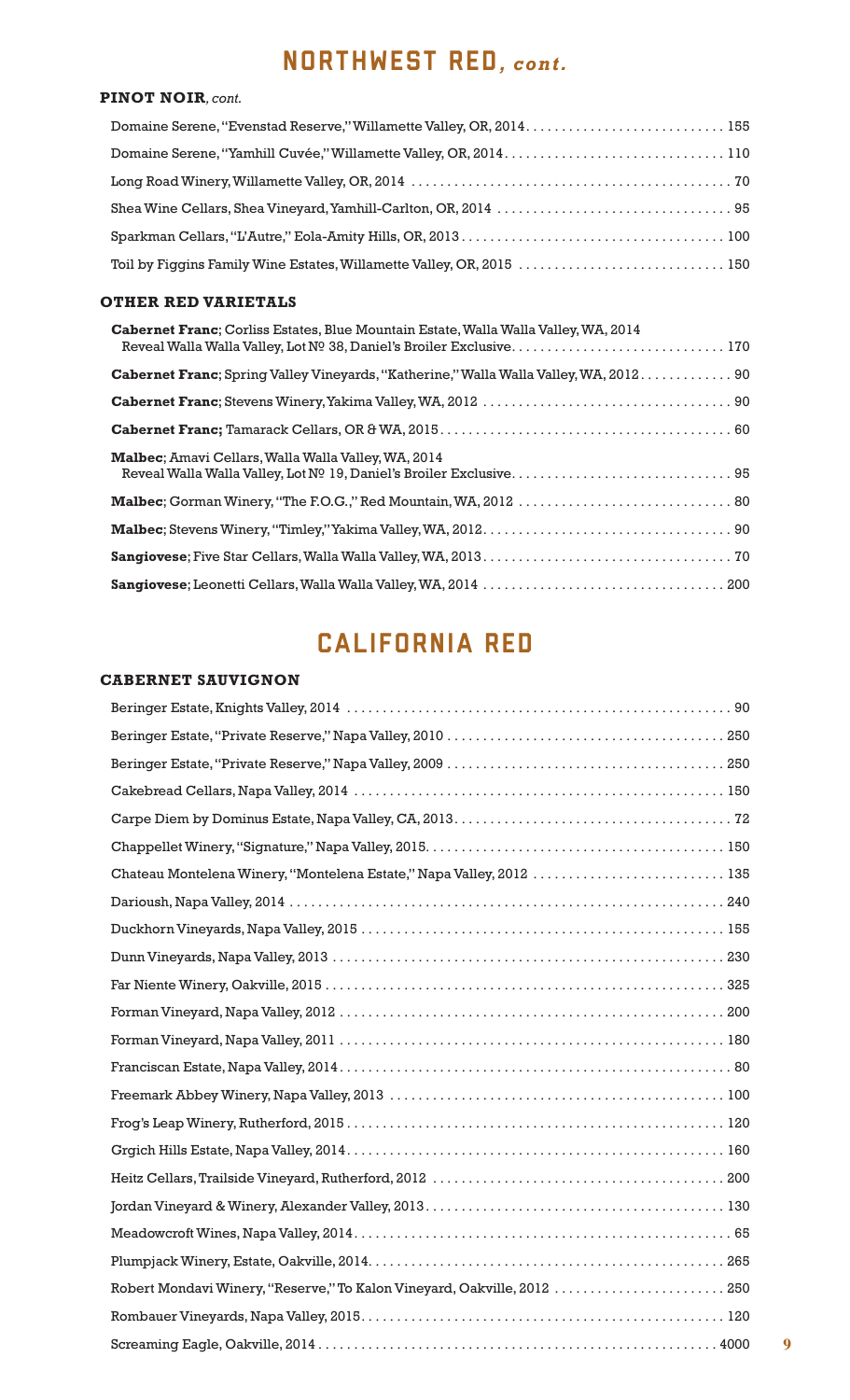# CALIFORNIA RED*, cont.*

### **CABERNET SAUVIGNON***, cont.*

### **RED BLEND**

| Ridge Vineyards, "Monte Bello," Monte Bello Vineyard, Santa Cruz Mountains, 2014 400 |
|--------------------------------------------------------------------------------------|
| Ridge Vineyards, "Monte Bello," Monte Bello Vineyard, Santa Cruz Mountains, 2012 405 |
| Ridge Vineyards, "Monte Bello," Monte Bello Vineyard, Santa Cruz Mountains, 1995 780 |
|                                                                                      |
|                                                                                      |
|                                                                                      |

#### **MERLOT**

| Pride Mountain Vineyards, Napa Valley & Sonoma County, 2013 100 |  |
|-----------------------------------------------------------------|--|
|                                                                 |  |
|                                                                 |  |

### **ZINFANDEL**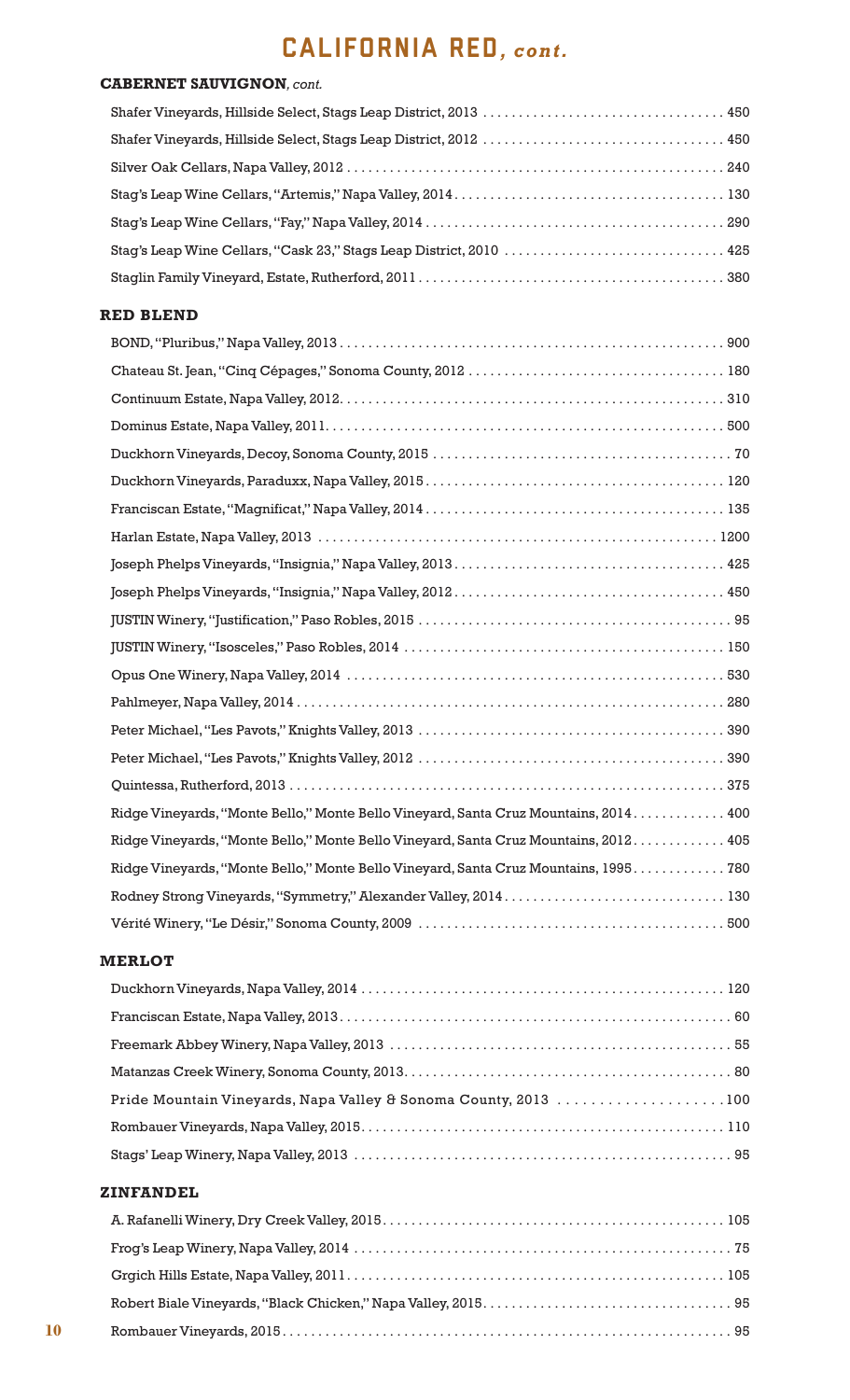# CALIFORNIA RED*, cont.*

| <b>ZINFANDEL</b> , cont.                                             |  |
|----------------------------------------------------------------------|--|
| Seghesio Family Vineyards, "Home Ranch," Alexander Valley, 2013  125 |  |
|                                                                      |  |

### **PINOT NOIR**

| Kosta Browne Winery, Gap's Crown Vineyard, Sonoma Coast, 2014  280                 |
|------------------------------------------------------------------------------------|
| Kosta Browne Winery, Keefer Ranch, Green Valley of Russian River Valley, 2014. 280 |
|                                                                                    |
|                                                                                    |
|                                                                                    |
|                                                                                    |
|                                                                                    |

# **OTHER RED VARIETALS**

# FRENCH RED

# **BORDEAUX: GRAVES, PESSAC-LÉOGNAN**

# **BORDEAUX: MÉDOC, MARGAUX**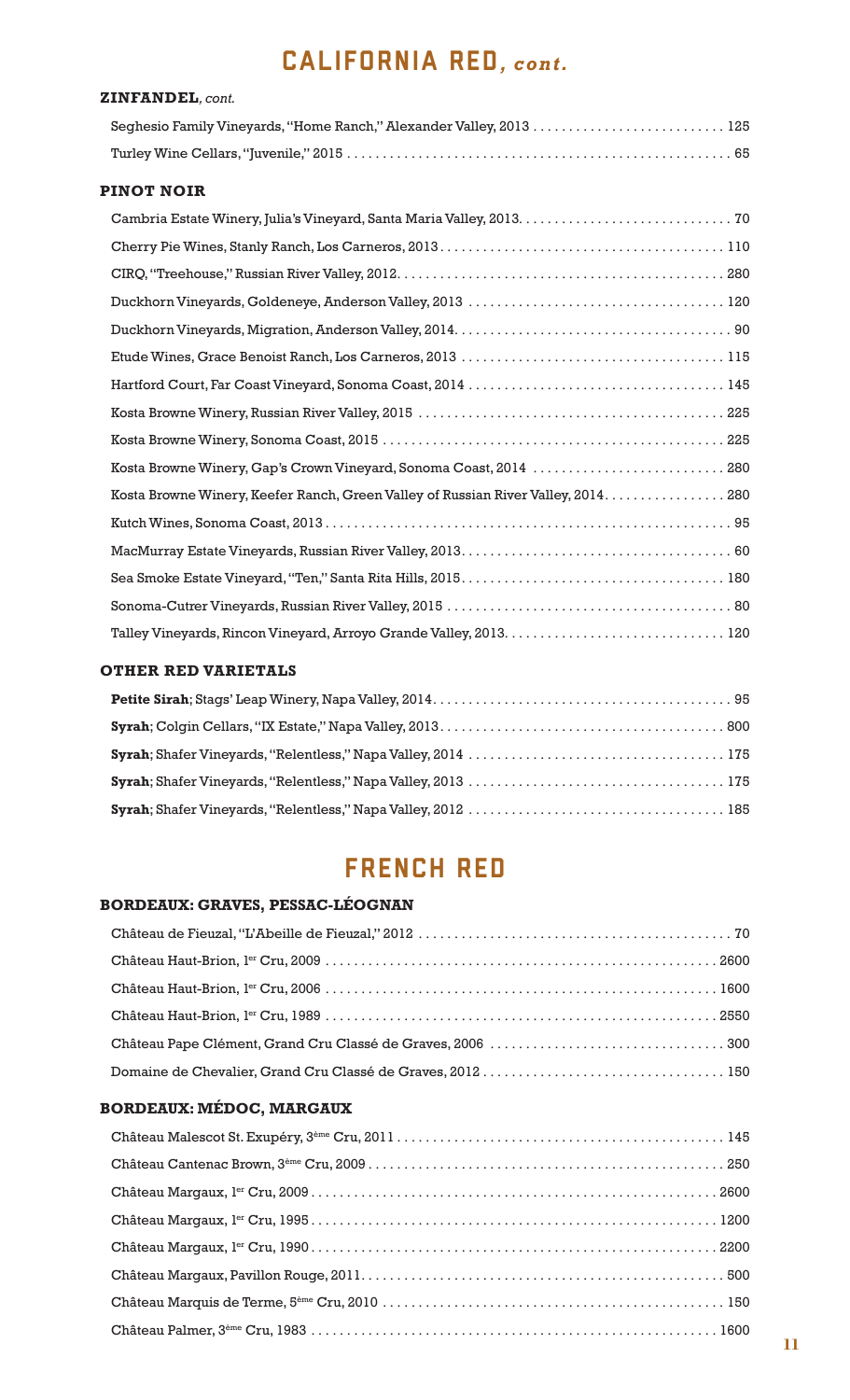# FRENCH RED*, cont.*

### **BORDEAUX: MÉDOC, PAUILLAC**

### **BORDEAUX: MÉDOC, SAINT-JULIEN**

### **BORDEAUX: MÉDOC, SAINT-ESTÈPHE**

### **BORDEAUX: SAINT-ÉMILION**

### **BORDEAUX: POMEROL, ETC.**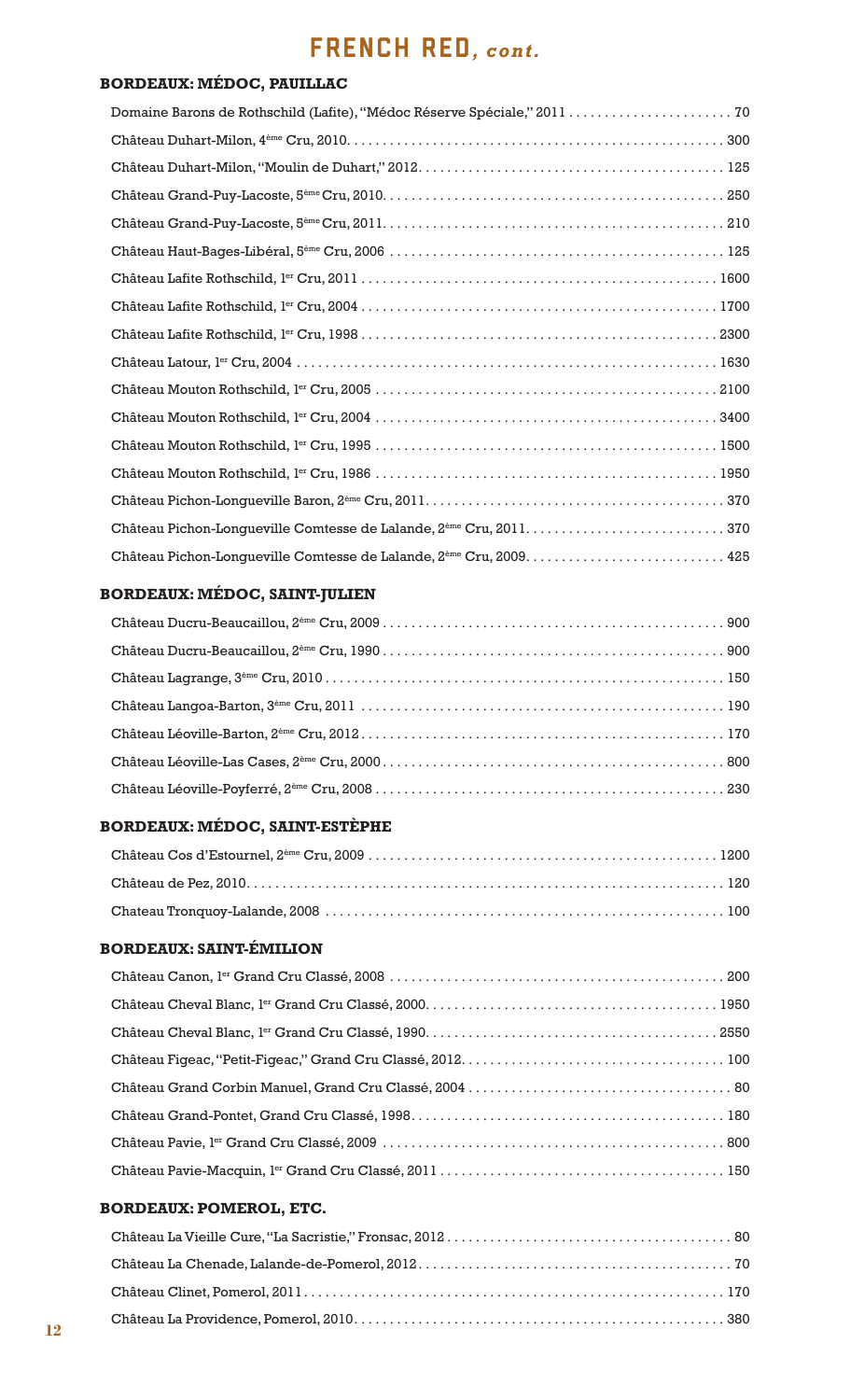# FRENCH RED*, cont.*

# **BORDEAUX: POMEROL, ETC.***, cont.* Château L'Évangile, Pomerol, 2008 . . . . . . . . . . . . . . . . . . . . . . . . . . . . . . . . . . . . . . . . . . . . . . . . . . . . . . . 375 Château L'Évangile, Pomerol, 2006 . . . . . . . . . . . . . . . . . . . . . . . . . . . . . . . . . . . . . . . . . . . . . . . . . . . . . . . 400 Château Petrus, Pomerol, 2012 . . . . . . . . . . . . . . . . . . . . . . . . . . . . . . . . . . . . . . . . . . . . . . . . . . . . . . . . . . 4000 Vieux Château Certan, Pomerol, 2010 . . . . . . . . . . . . . . . . . . . . . . . . . . . . . . . . . . . . . . . . . . . . . . . . . . . . 900

#### **BURGUNDY**

| Beaune; Joseph Drouhin, "Clos de Mouche Rouges," l <sup>er</sup> Cru, 2014 250          |
|-----------------------------------------------------------------------------------------|
|                                                                                         |
| Corton; Domaine de la Pousse d'Or, Grand Cru, Bressandes, 2008  240                     |
|                                                                                         |
| Grands-Echezeaux; Domaines Albert Bichot, Domaine du Clos Frantin, Grand Cru, 2009 1300 |
|                                                                                         |
|                                                                                         |
|                                                                                         |
|                                                                                         |
| Romanée-Saint-Vivant; Domaine de la Romanée-Conti, Grand Cru, 2012. 2260                |
|                                                                                         |
|                                                                                         |
|                                                                                         |

### **RHÔNE**

| Châteauneuf-du-Pape; Domaine du Pegau, "Cuvée Réservée," 2014 140 |  |
|-------------------------------------------------------------------|--|
|                                                                   |  |
|                                                                   |  |
|                                                                   |  |
|                                                                   |  |
|                                                                   |  |
|                                                                   |  |
|                                                                   |  |

# ITALIAN RED

#### **TUSCANY**

| Bolgheri Superiore; Marchesi Antinori, Guado al Tasso, DOC, 2012  245 |  |
|-----------------------------------------------------------------------|--|
|                                                                       |  |
|                                                                       |  |
|                                                                       |  |
|                                                                       |  |
|                                                                       |  |
|                                                                       |  |
|                                                                       |  |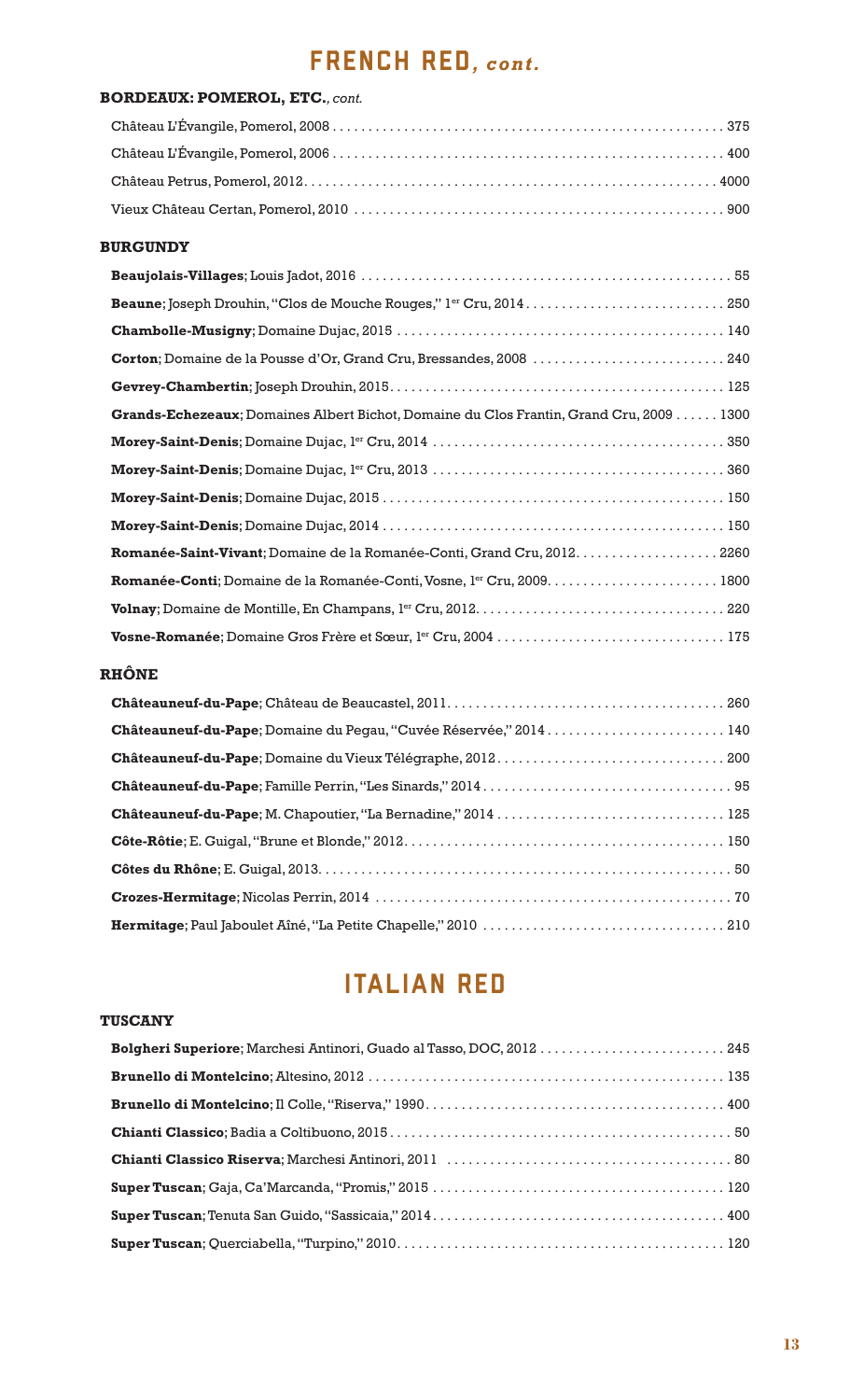# italian RED*, cont.*

#### **PIEDMONT**

| <b>OTHER REGIONS</b> |  |
|----------------------|--|

# OTHER IMPORT RED

### **SPAIN**

| Dominio de Valdepusa, Cabernet Sauvignon; Marqués de Griñón, 2012.  100         |  |
|---------------------------------------------------------------------------------|--|
| Montsant, Garnacha-Syrah-Cariñena; Cellers Can Blau, "Mas de Can Blau," 2012 95 |  |
|                                                                                 |  |
|                                                                                 |  |
|                                                                                 |  |
|                                                                                 |  |
|                                                                                 |  |
| <b>GERMANY</b>                                                                  |  |
|                                                                                 |  |

### **AUSTRALIA**

| Cabernet Sauvignon; Mollydooker Wines, "Gigglepot," McLaren Vale, 2015  100 |  |
|-----------------------------------------------------------------------------|--|
|                                                                             |  |
|                                                                             |  |
|                                                                             |  |
|                                                                             |  |
|                                                                             |  |

### **ARGENTINA**

| Cabernet-Malbec Blend; Bodegas CARO, "Amancaya," Mendoza, 2013  135                   |  |
|---------------------------------------------------------------------------------------|--|
|                                                                                       |  |
| <b>Malbec</b> ; Susana Balbo, "Nosotros," Uco Valley, Vista Flores, Mendoza, 2013 250 |  |
|                                                                                       |  |

### **CHILE**

| Cabernet Sauvignon; Viña Los Vascos by Barons de Rothschild (Lafite), "Grande Reserve," 201450 |  |
|------------------------------------------------------------------------------------------------|--|
|                                                                                                |  |
|                                                                                                |  |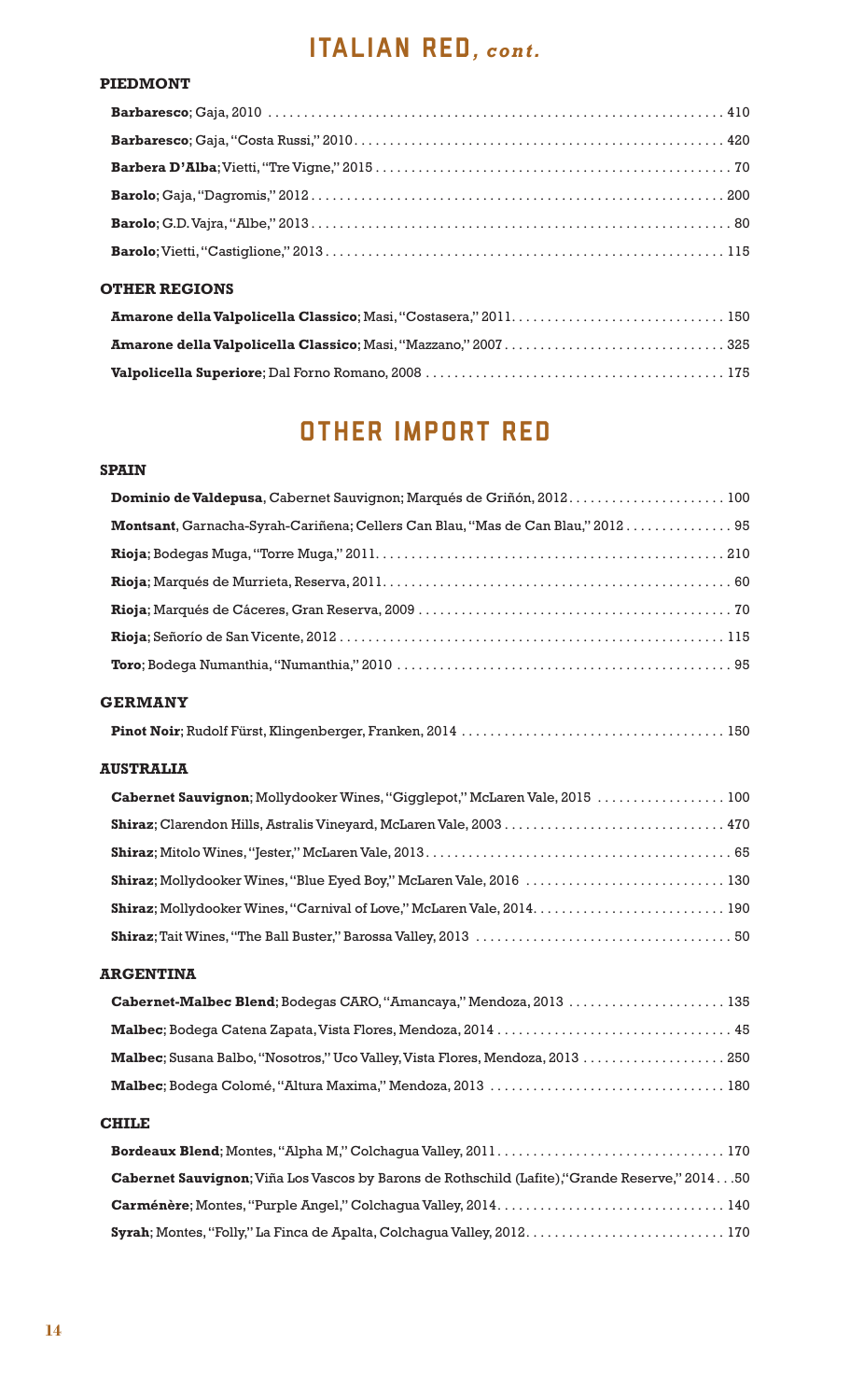# LARGE FORMAT BOTTLES

#### **MAGNUM**

*1.5 liters • 2 standard bottles • 8 glasses*

#### **CHAMPAGNE**

|--|--|--|

#### **CABERNET SAUVIGNON**

| Betz Family Winery, "Père de Famille," Columbia Valley, WA, 2014 290 |
|----------------------------------------------------------------------|
| Betz Family Winery, "Père de Famille," Columbia Valley, WA, 2013 295 |
| Betz Family Winery, "Père de Famille," Columbia Valley, WA, 2012 300 |
| Betz Family Winery, "Père de Famille," Columbia Valley, WA, 2011 305 |
|                                                                      |
|                                                                      |
|                                                                      |
|                                                                      |
|                                                                      |
|                                                                      |
|                                                                      |
|                                                                      |
|                                                                      |
|                                                                      |
|                                                                      |
|                                                                      |

### **RED BLENDS**

| L'Ecole Nº 41 Winery, "Apogee," Pepper Bridge Vineyard, Walla Walla Valley, WA, 2013  240      |
|------------------------------------------------------------------------------------------------|
| L'Ecole Nº 41 Winery, "Estate Ferguson," Ferguson Vineyard, Walla Walla Valley, WA, 2013 300   |
| L'Ecole Nº 41 Winery, "Estate Perigee," Seven Hills Vineyard, Walla Walla Valley, WA, 2011 240 |
|                                                                                                |
|                                                                                                |
| Terre del Grico, Salice Salentino, "Monstyronum," Puglia, Italy, 1997 260                      |

#### **MERLOT**

### **PINOT NOIR**

|--|--|--|

### **DOUBLE MAGNUM**

### *3 liters • 4 standard bottles • 16 glasses*

| <b>Cabernet Sauvignon</b> ; Mark Ryan Winery, "Dead Horse," Red Mountain, WA, 2014 500            |  |
|---------------------------------------------------------------------------------------------------|--|
| <b>Cabernet Sauvignon</b> ; Shafer Vineyards, "One Point Five," Stags Leap District, CA, 2012 800 |  |
| Cabernet Sauvignon; Silver Oak Cellars, Alexander Valley, CA, 2011 1245                           |  |
|                                                                                                   |  |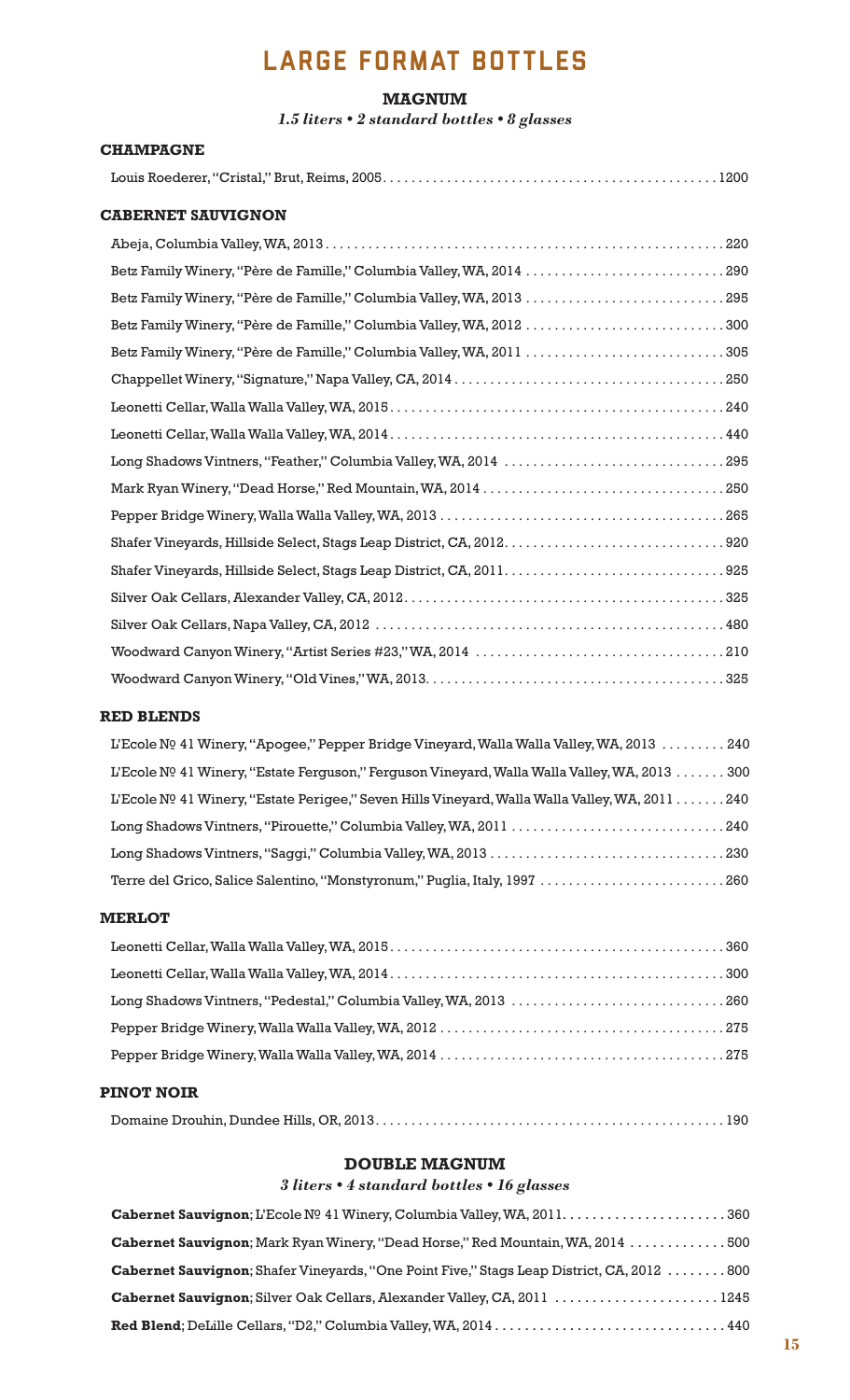# PORT & DESSERT WINE

| <b>UNITED STATES Late Harvest Sémillon</b>                                                                  | $GL$ BT |     |
|-------------------------------------------------------------------------------------------------------------|---------|-----|
| Ice Wine, Chenin Blanc; Kiona Vineyards, Kiona Estate, Red Mountain, WA, 2016 (375 ml) $\therefore$ 17   65 |         |     |
| Ice Wine, Riesling; Long Shadows Vintners, "Poet's Leap,"                                                   |         | 110 |
| Late Harvest Sémillon; Dolce Winery, Napa Valley, CA, 2010 (375 ml); 2 oz. 22   150                         |         |     |
|                                                                                                             |         |     |
| Late Harvest White Blend; Grgich Hills Estate, "Violetta," Napa Valley, CA, 2009 (375 ml)                   |         | 200 |
| <b>CANADA</b>                                                                                               |         |     |
| Ice Wine, Cabernet Franc; Inniskilin, Niagara Peninsula, Ontario, 2014, (375 ml)                            |         | 180 |
| Ice Wine; Cabernet Franc, Peller Estates, Niagara Peninsula, Ontario, 2006 (375 ml)                         |         | 165 |
| <b>FRANCE</b>                                                                                               |         |     |
|                                                                                                             |         |     |
|                                                                                                             |         | 700 |
| <b>SPAIN</b>                                                                                                |         |     |
| Montilla-Moriles; Bodegas Toro Albalá, "Don PX Gran Reserva," 1987 (375 ml)  12   50                        |         |     |
| <b>ITALY</b>                                                                                                |         |     |
| <b>White Blend</b> ; Marchesi Antinori, Castello Della Sala, "Muffato della Sala," 2007 (375 ml)            |         | 110 |
|                                                                                                             |         | 25  |
| <b>PORTO – RUBY</b>                                                                                         |         |     |
|                                                                                                             |         |     |
|                                                                                                             | 10 80   |     |
|                                                                                                             |         |     |
| <b>PORTO - TAWNY</b>                                                                                        |         |     |
|                                                                                                             |         |     |
|                                                                                                             |         |     |
|                                                                                                             |         |     |
|                                                                                                             |         |     |
|                                                                                                             |         |     |
|                                                                                                             |         | 100 |
|                                                                                                             |         |     |
| <b>PORTO-VINTAGE</b>                                                                                        |         |     |
|                                                                                                             |         | 500 |
|                                                                                                             |         | 215 |
|                                                                                                             |         | 230 |
|                                                                                                             |         |     |
| 1 oz. each of Graham's 10-, 20-, 20- and 40-Year Old Tawny Port                                             |         |     |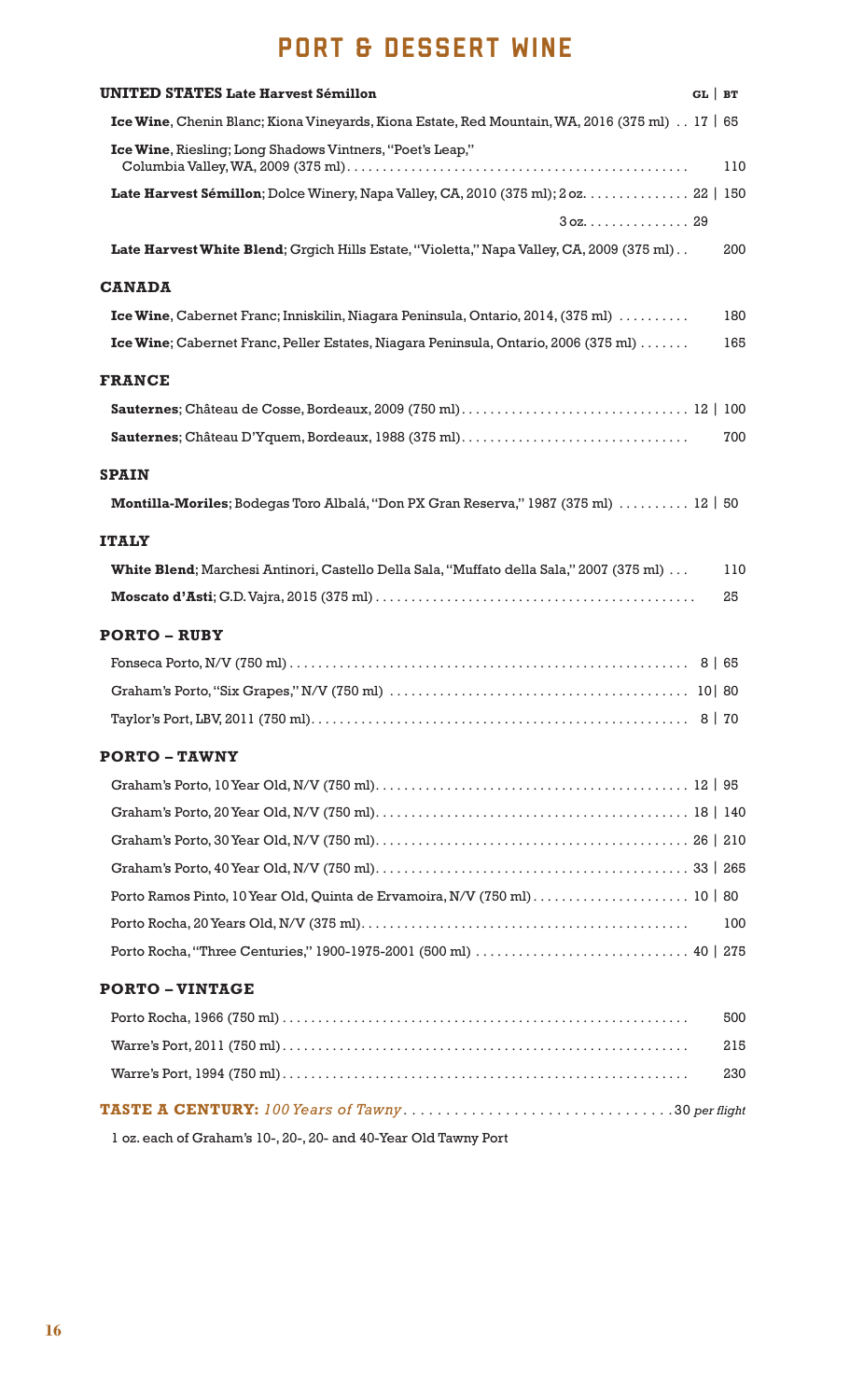# MARTINIS & MANHATTANS

| DANIEL'S HAND-SELECTED RUSSELL'S RESERVE 10 YEAR MANHATTAN  15 |  |
|----------------------------------------------------------------|--|

# SEASONAL COCKTAILS

| FLORADORA Hendrick's gin, Crème de Framboise, ginger ale, lime 13                                   |
|-----------------------------------------------------------------------------------------------------|
|                                                                                                     |
|                                                                                                     |
| BLUSH Nolet's gin, Crème de Noyaux, Herbsaint, gomme syrup, angostura bitters  13                   |
| CLOONEY Casamigos tequila, Brugal rum, banana liqueur, pineapple, lime, agave, angostura bitters 14 |

# SIGNATURE COCKTAILS

| VIOLET MARTINI Reyka vodka, Crème Yvette, St. Germain, lemon, simple syrup 13                   |
|-------------------------------------------------------------------------------------------------|
| <b>GRAND SMASH</b> Grey Goose Le Citron, Grand Marnier, Daniel's falernum, soda, lemon, mint 14 |
|                                                                                                 |
|                                                                                                 |

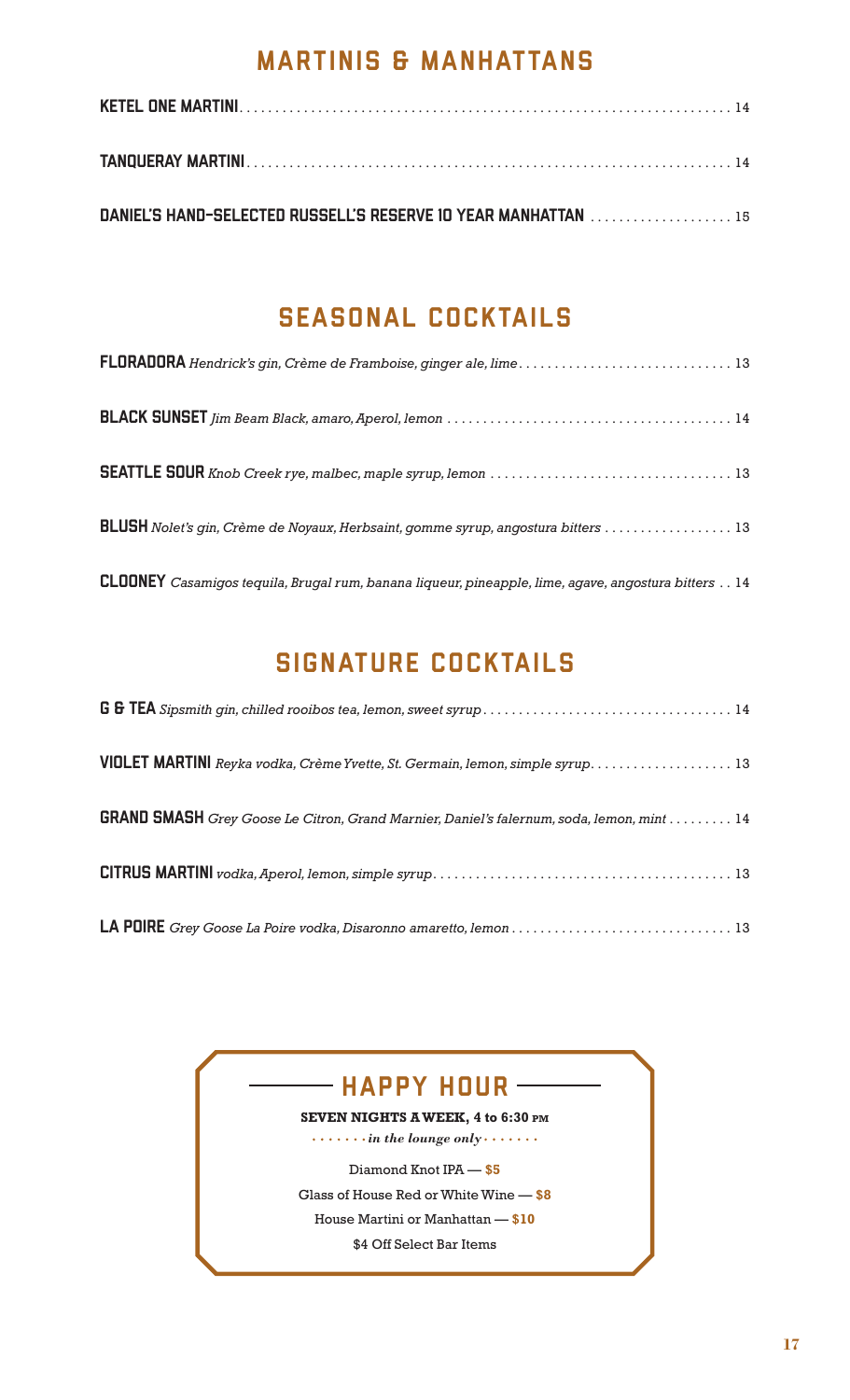# RARE & SELECTED SPIRITS

# SINGLE MALT SCOTCH

# **Highland**

| Aberlour 13                                               |
|-----------------------------------------------------------|
| Dalmore Cigar Malt40                                      |
| Dalwhinnie21                                              |
| Deanston16                                                |
| Glen Garioch14                                            |
| Glenfiddich 15                                            |
| Glenfiddich 15 year18                                     |
| Glenmorangie 18                                           |
|                                                           |
| Tomatin $12$ year $\ldots \ldots \ldots \ldots \ldots 14$ |
| Tomatin 18 year 18                                        |
| Tullaberdine 14                                           |

# **Skye**

| Highland Park15 |  |  |  |  |  |  |  |  |  |  |  |  |
|-----------------|--|--|--|--|--|--|--|--|--|--|--|--|
|                 |  |  |  |  |  |  |  |  |  |  |  |  |

### **Islay**

| Bowmore Legend 11 |  |
|-------------------|--|
| Bruichladdich14   |  |
|                   |  |
| Lagavulin 25      |  |
| Laphroaig18       |  |
| Tobermory20       |  |

### **Lowland**

| Auchentoshan Three Wood18 |  |
|---------------------------|--|
| Glenkinchie 12 year 16    |  |

# **Speyside**

| Balvenie 15 year 28   |
|-----------------------|
| Balvenie 17 year 30   |
| Balvenie Doublewood19 |
| Cardhu15              |
| Cragganmore 19        |
| Glenlivet 15          |
|                       |
| Macallan 12 year18    |
| Macallan 15 year29    |
| Macallan 18 year40    |
| Macallan Rare60       |
| Muirheads12           |

# BLENDED SCOTCH

# BOURBON

| Angel's Envy 16                                      |  |
|------------------------------------------------------|--|
| Baker's 15                                           |  |
| Basil Hayden's14                                     |  |
|                                                      |  |
|                                                      |  |
| Booker's 25th Anniversary  40                        |  |
|                                                      |  |
| Bulleit 10 year14                                    |  |
| Calumet14                                            |  |
| Eagle Rare 12                                        |  |
| E.H. Taylor Small Batch20                            |  |
| Elijah Craig 15                                      |  |
| Elijah Craig Barrel Strength14                       |  |
| Evan Williams Single Barrel12                        |  |
| Four Roses Single Barrel  16                         |  |
| Four Roses Small Batch16                             |  |
| Gentleman Jack's12                                   |  |
| George Dickel #129                                   |  |
| George T Stagg Jr22                                  |  |
| Hancock's Reserve16                                  |  |
| Jack Daniel's Single Barrel Select 14                |  |
| Jack Daniel's Sinatra Select36                       |  |
| Jim Beam Single Barrel12                             |  |
| Hudson Manhattan 16                                  |  |
| IW Harper12                                          |  |
| Knob Creek Single Barrel 14                          |  |
| Knob Creek 12                                        |  |
|                                                      |  |
| Maker's Mark12                                       |  |
| Michter's 14                                         |  |
| Michter's 10 year32                                  |  |
|                                                      |  |
| Old Forester 2015 16                                 |  |
| Parker's 34                                          |  |
| Pritchard's Double Barrel  18                        |  |
| Rare Breed 11                                        |  |
| Rhetoric 21 year38                                   |  |
| Rock Hill Farms 18                                   |  |
| Rowan's Creek 16                                     |  |
| Russell's Reserve12                                  |  |
| Weller Antique $\dots\dots\dots\dots\dots\dots\dots$ |  |
| Whistle Pig Boss Hog 55                              |  |
| Whistle Pig 15 year 65                               |  |
| Wild Turkey 1019                                     |  |
| Wild Turkey Masters Keep30                           |  |
| Willet Pot Still  14                                 |  |
| Woodford Reserve 14                                  |  |
|                                                      |  |

# RYE

| Bulleit 95 Rye11    |
|---------------------|
| Pikesville Rye  16  |
| Redemption Rye 12   |
| Templeton Rye  14   |
| Whistle Pig Rye  18 |